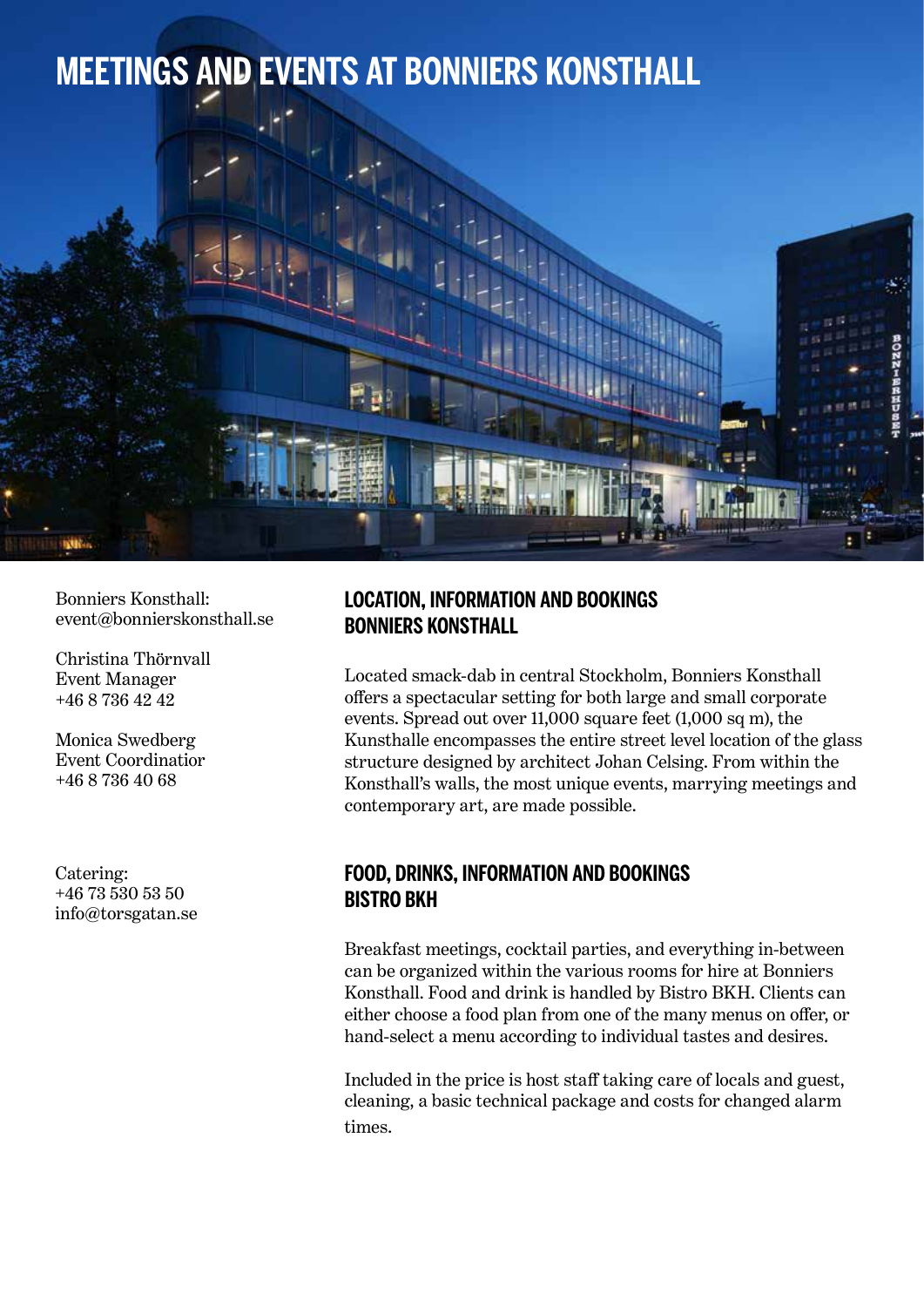

Full day (8 hours): 15,000 SEK. Half day (4 hours): 11,000 SEK. Additional hourly charge after 6pm, including weekends: 1,000 SEK.

All prices are exclusive of VAT. Set-up and pack-down must be completed within allotted time slots.

### **THE LIBRARY (CAPACITY 60)**

Located at the tip of the Kunsthalle, the Library offers a stunning panoramic view over the surrounding area. This room comes fully equipped with wireless broadband, cinema screen, and projector, providing the perfect setting for meetings of up to 60 participants. The Library can be furnished to suit more formal events, including seated dining.



Full day (8 hours): 15,000 SEK. Half day (4 hours): 11,000 SEK. Additional hourly charge after 6pm, including weekends: 1,000 SEK.

All prices are exclusive of VAT. Set-up and pack-down must be completed within allotted time slots.

# **BISTRO (CAPACITY 70)**

This spacious room is the perfect setting for anything from seated dining and conferences to more casual cocktail hours.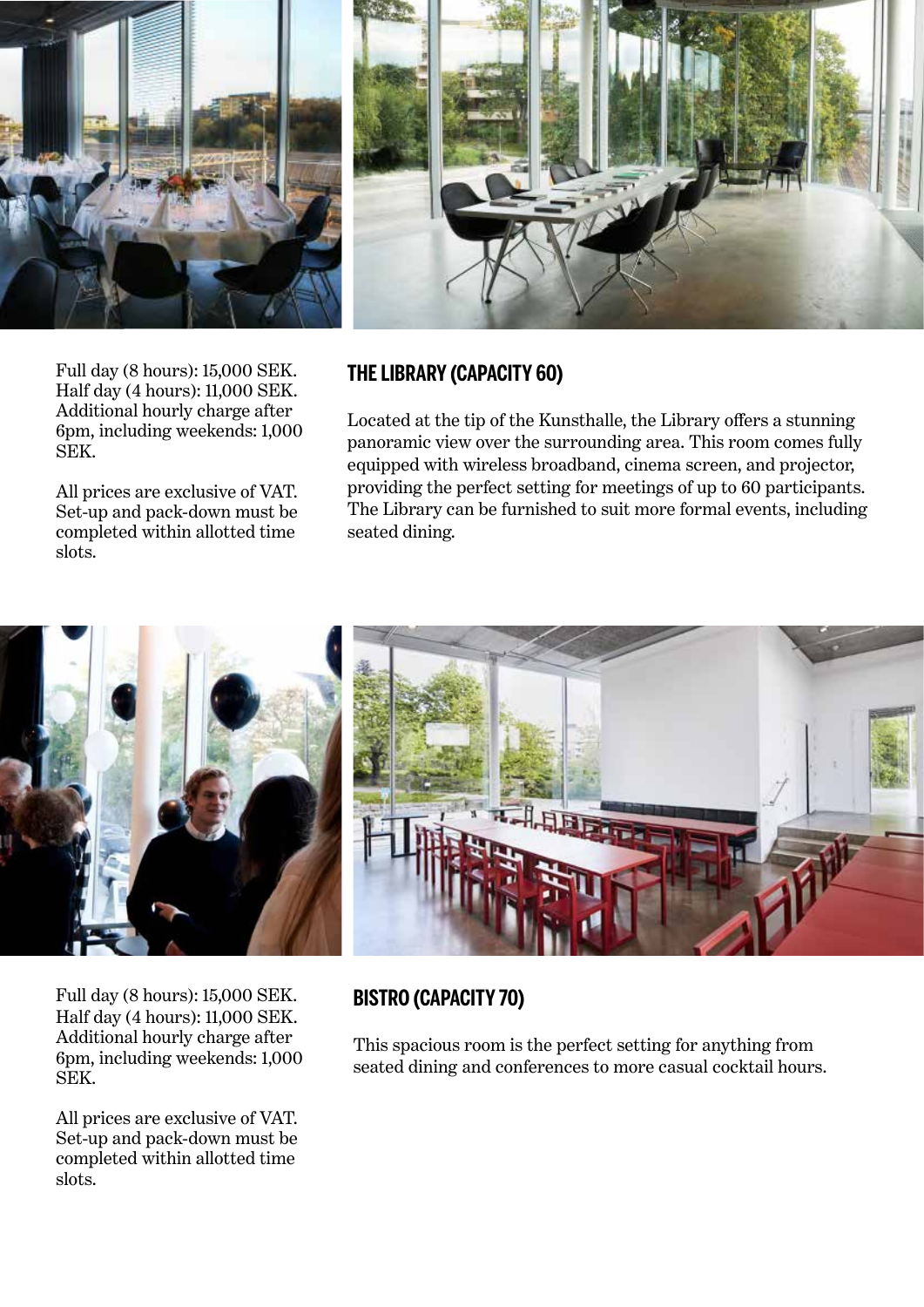

Full day (8 hours): 20,000 SEK. Half day (4 hours): 14,000 SEK. Additional hourly charge after 6pm, including weekends: 2,000 SEK.

All prices are exclusive of VAT. Set-up and pack-down must be completed within allotted time slots.

# **BISTRO AND LIBRARY (CAPACITY 70)**

Conferences in the library can be combined with a booking of the bistro, where we can organize everything from drinks to seated dinners for up to 70 people.



Full day (8 hours): 40,000 SEK. Half day (4 hours): 30,000 SEK. Additional hourly charge after 6pm, including weekends: 2,000 SEK.

All prices are exclusive of VAT. Set-up and pack-down must be completed within allotted time slots.

# **BISTRO, ENTRANCE HALL AND LIBRARY (CAPACITY 300)**

All three rooms can be hired out together for casual drinks and/or more formal seated dining for up to 300 guests.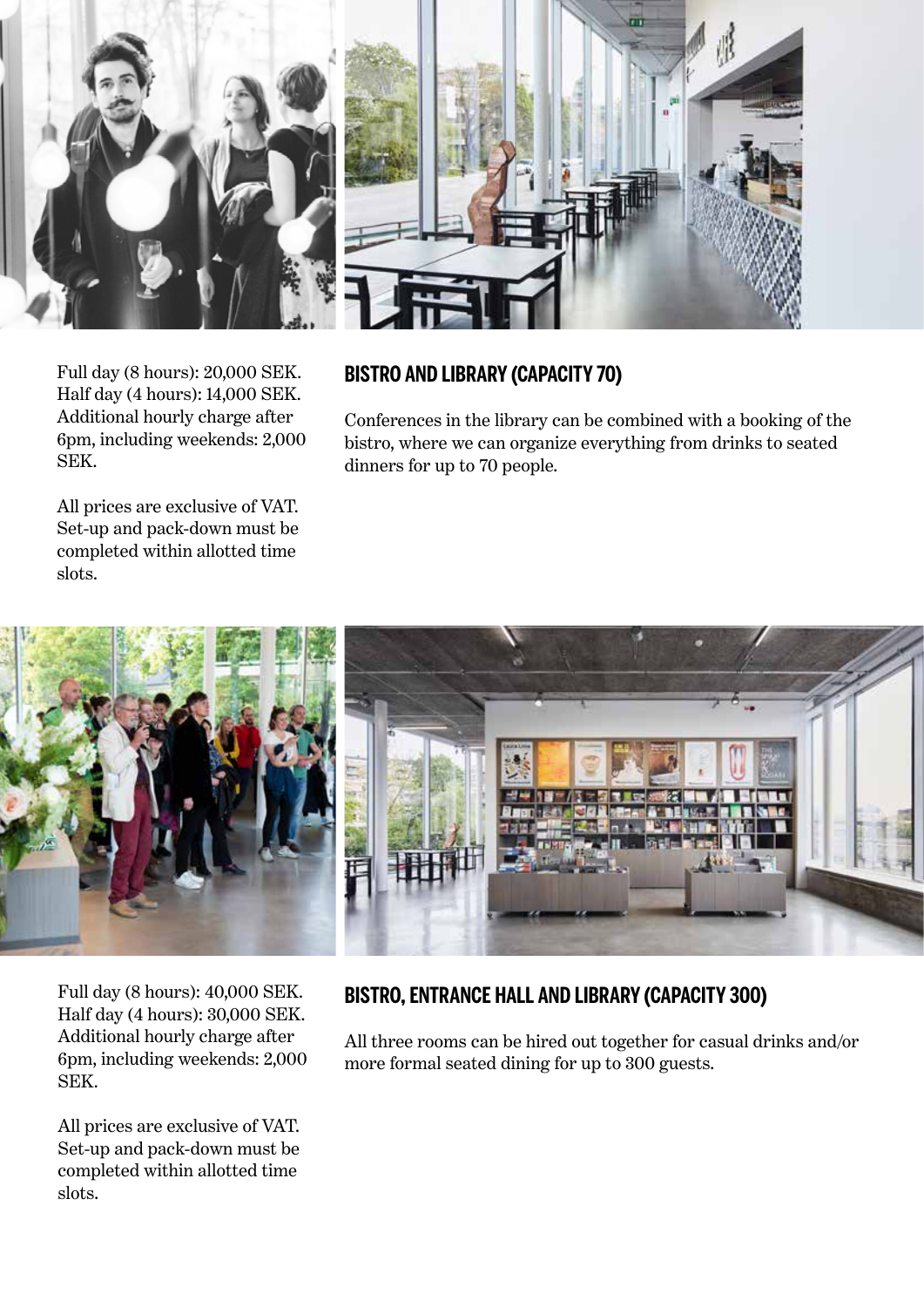

Full day (8 hours): 6000 SEK. Half day (4 hours): 4000 SEK. Additional hourly charge after 6pm, including weekends: 500 SEK.

All prices are exclusive of VAT. Set-up and pack-down must be completed within allotted time slots.

### **SALON 1 (CAPACITY 20)**

Conference- and meeting room for a smaller group. 12 people round a table, up to 20 people in theater seating. Full day (8 hours): 6 000 SEK. Half day (4 hours): 4 000 SEK. Additional hourly charge after 6 pm, including weekends: 500 SEK. All prices are exclusive of VAT. Set-up and pack-down must be completed within allotted time slots.



Contact the Event Manager for information about accessibility: christina.thornvall@ bonnierskonsthall.se

# **ADDITIONAL LOCATIONS WITHIN THE MUSEUM (CAPACITY 550)**

When Bonniers Konsthall is not holding any art exhibitions, it is possible to hire out either the entire Kunsthalle or individual rooms. Please contact the event coordinator for information and availability.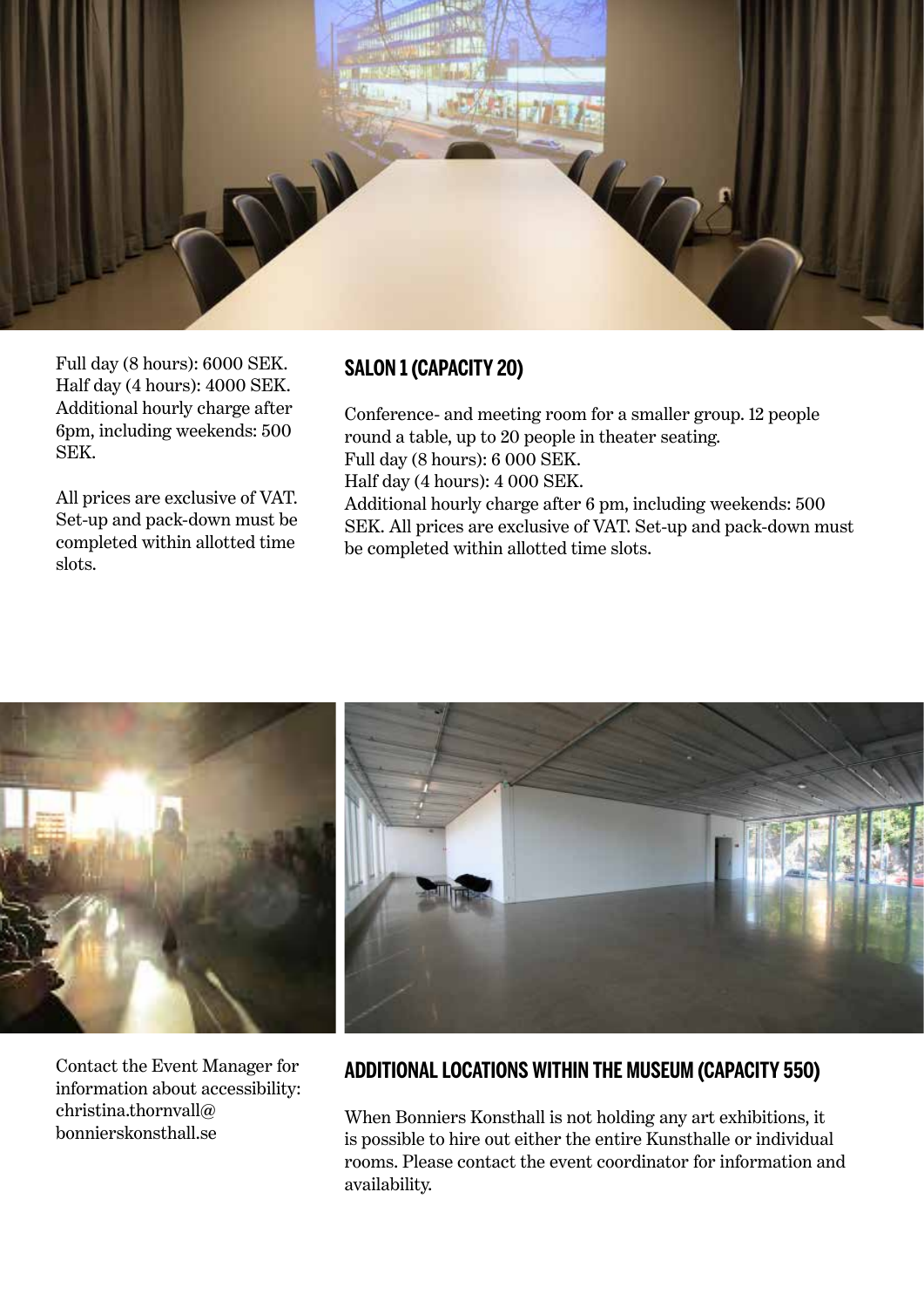